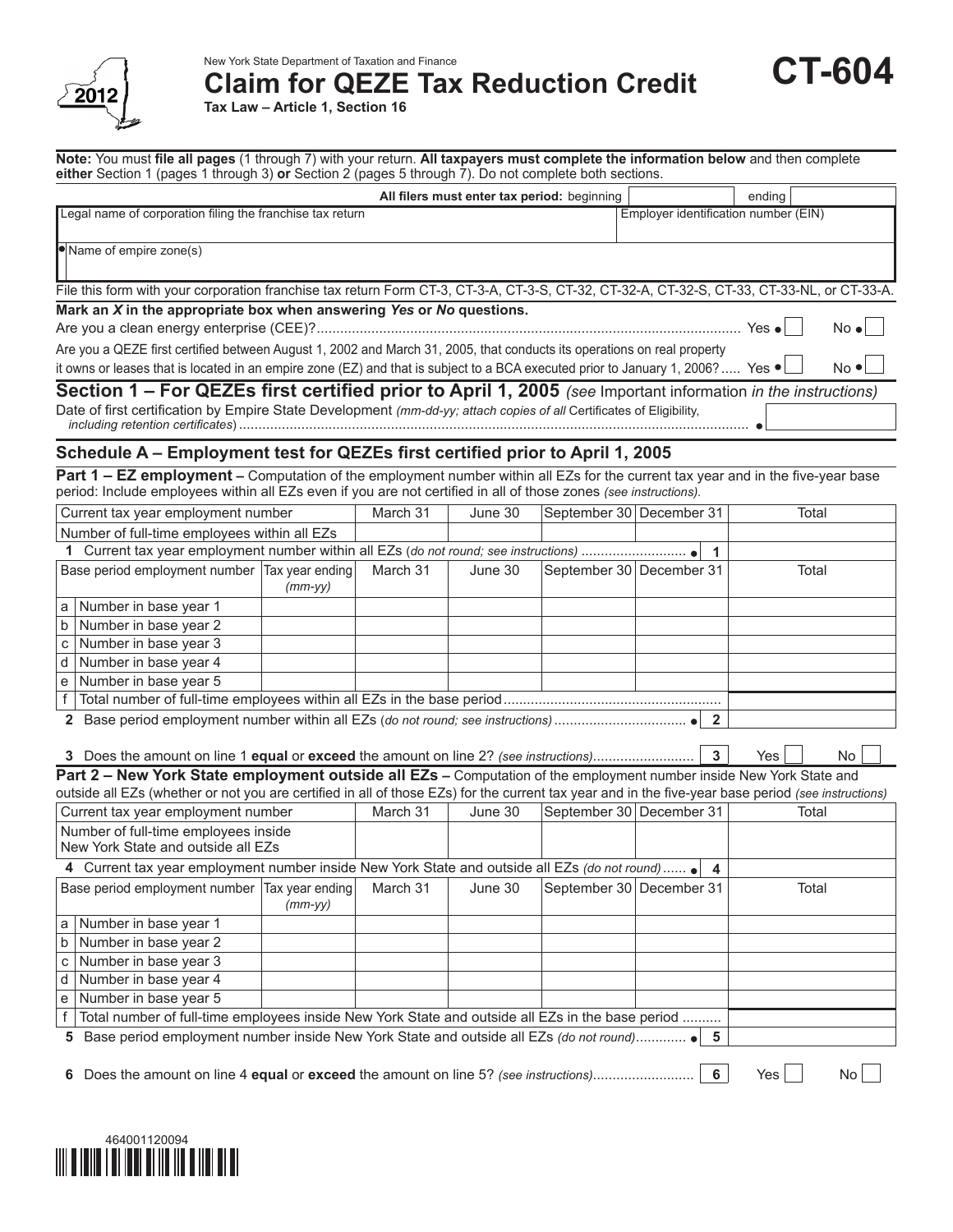# **Schedule B – Computation of test year employment number within the EZs in which you are certified**

| Test year<br>$(mm-vv)$                                                                   | March 31 | June 30 | September 30 December 31 |  |  | Total |
|------------------------------------------------------------------------------------------|----------|---------|--------------------------|--|--|-------|
| Number of full-time employees within the EZs                                             |          |         |                          |  |  |       |
| Test year employment number within the EZs in which you are certified (see instructions) |          |         |                          |  |  |       |

### **Schedule C – Employment increase factor** *(see instructions)*

| 8 Current tax year employment number within the EZs in which you are certified (see instructions)  • 8                               |      |  |
|--------------------------------------------------------------------------------------------------------------------------------------|------|--|
| 9 Test year employment number within the EZs in which you are certified (from line 7)                                                | -9   |  |
|                                                                                                                                      | 10   |  |
| 11 Divide line 10 by line 9 (carry result to four decimal places; if line 9 is zero and line 8 is greater than zero, enter 1.0 here) | ∣ 11 |  |
|                                                                                                                                      | -12  |  |
| 13 Employment increase factor (enter the greater of line 11 or 12, but not more than 1.0; also enter on line 21) 13                  |      |  |

# **Schedule D – Zone allocation factor** *(see instructions)*

|                                                                                          |    | New York State |
|------------------------------------------------------------------------------------------|----|----------------|
|                                                                                          | 14 |                |
| 15 EZ property factor (divide line 14, column A by line 14, column B; carry result       | 15 |                |
| 16 Wages and other compensation of employees, excluding general                          | 16 |                |
| <b>17</b> EZ payroll factor (divide line 16, column A by line 16, column B; carry result | 17 |                |
|                                                                                          |    |                |
| 19 Zone allocation factor (divide line 18 by two; carry result to four decimal           |    |                |

*(continued)*

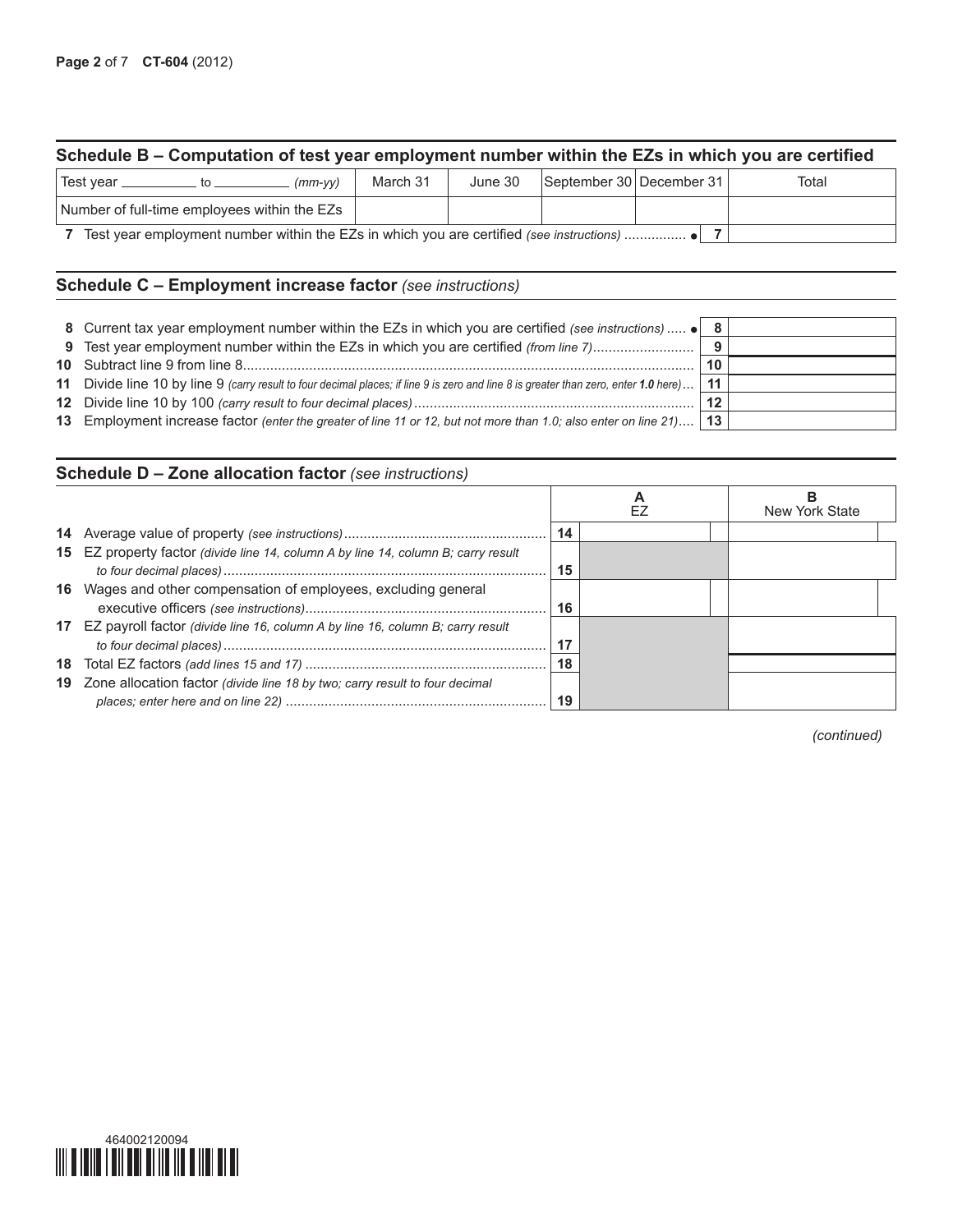| Schedule E - QEZE tax reduction credit (New York S corporations do not complete Schedule E) |  |  |  |
|---------------------------------------------------------------------------------------------|--|--|--|
|---------------------------------------------------------------------------------------------|--|--|--|

| Part 1 - Computation of QEZE tax reduction credit                                                 |              |  |  |  |  |  |  |
|---------------------------------------------------------------------------------------------------|--------------|--|--|--|--|--|--|
| 20 Tax year of the business tax benefit period<br>; benefit period factor (from table below)   20 |              |  |  |  |  |  |  |
| 21 Employment increase factor (from line 13)                                                      | 21           |  |  |  |  |  |  |
|                                                                                                   |              |  |  |  |  |  |  |
|                                                                                                   | 23           |  |  |  |  |  |  |
|                                                                                                   | $\bullet$ 24 |  |  |  |  |  |  |

### **Part 2 – Application of QEZE tax reduction credit**

| 26 Tax credits claimed before the QEZE tax reduction credit (if applying multiple credits on your              |  |
|----------------------------------------------------------------------------------------------------------------|--|
|                                                                                                                |  |
|                                                                                                                |  |
| <b>28</b> Enter appropriate tax:                                                                               |  |
| Article 9-A - If line 19 equals 1.0, enter 0. If line 19 is less than 1.0, enter your fixed dollar minimum tax |  |
| Article 32 and $33 -$ Enter $250$                                                                              |  |
|                                                                                                                |  |
|                                                                                                                |  |
|                                                                                                                |  |

| Benefit period factor table*  |                             |                               |                             |  |  |  |  |
|-------------------------------|-----------------------------|-------------------------------|-----------------------------|--|--|--|--|
| Tax year of<br>benefit period | Benefit period<br>factor ** | Tax year of<br>benefit period | Benefit period<br>factor ** |  |  |  |  |
| 1 - 10                        | 1.0                         |                               |                             |  |  |  |  |
|                               | 0.8                         |                               | በ 2                         |  |  |  |  |
| 19                            |                             | 15                            |                             |  |  |  |  |

\* For taxpayers first certified prior to April 1, 2005, the QEZE tax reduction credit is generally available for up to 14 years for taxpayers that continue to qualify.

\*\*For an owner of a qualified investment project or a significant capital investment project, the benefit period factor will be 1.0 during the entire business tax benefit period.

Find the tax year of your business tax benefit period. Enter the benefit period factor for that year (from *Benefit period factor table*) on line 20.

### **Schedule F – Related entities**

List the names and employer identification numbers of any related business entities. Attach additional sheets if necessary. See *Related persons* in the instructions to determine if an entity is related.

| Name | <b>EIN</b> |
|------|------------|
|      |            |
|      |            |
|      |            |
|      |            |
|      |            |
|      |            |
|      |            |
|      |            |
|      |            |
|      |            |

### **Schedule G – Valid business purpose for QEZEs first certified prior to August 1, 2002** *(see instructions)*

If you are claiming that the QEZE was formed for a valid business purpose, mark an *X* in the box and attach a notarized statement describing in detail how your QEZE meets the valid business purpose test. ...................................................................

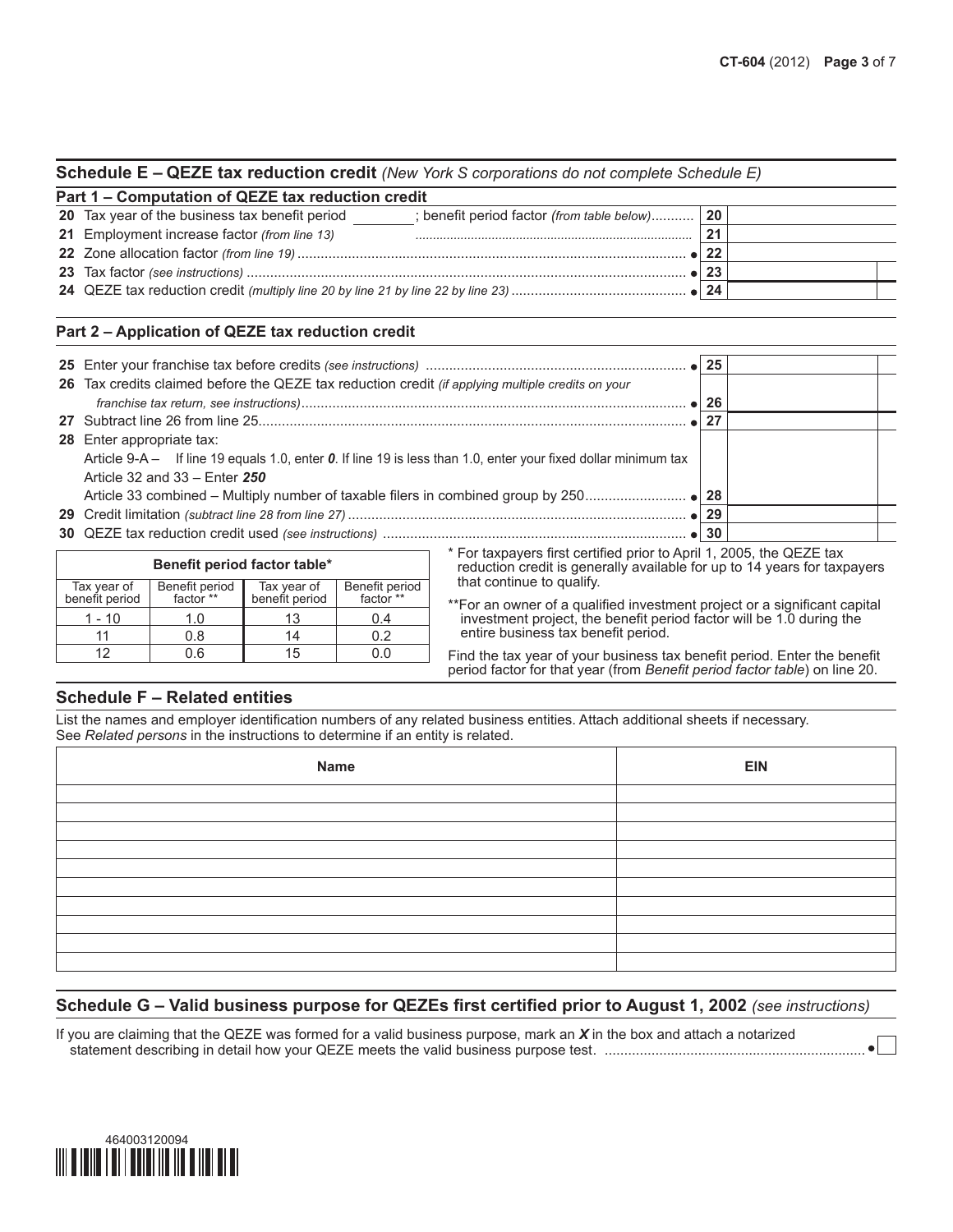**This page was intentionally left blank. Section 2 begins on page 5.**

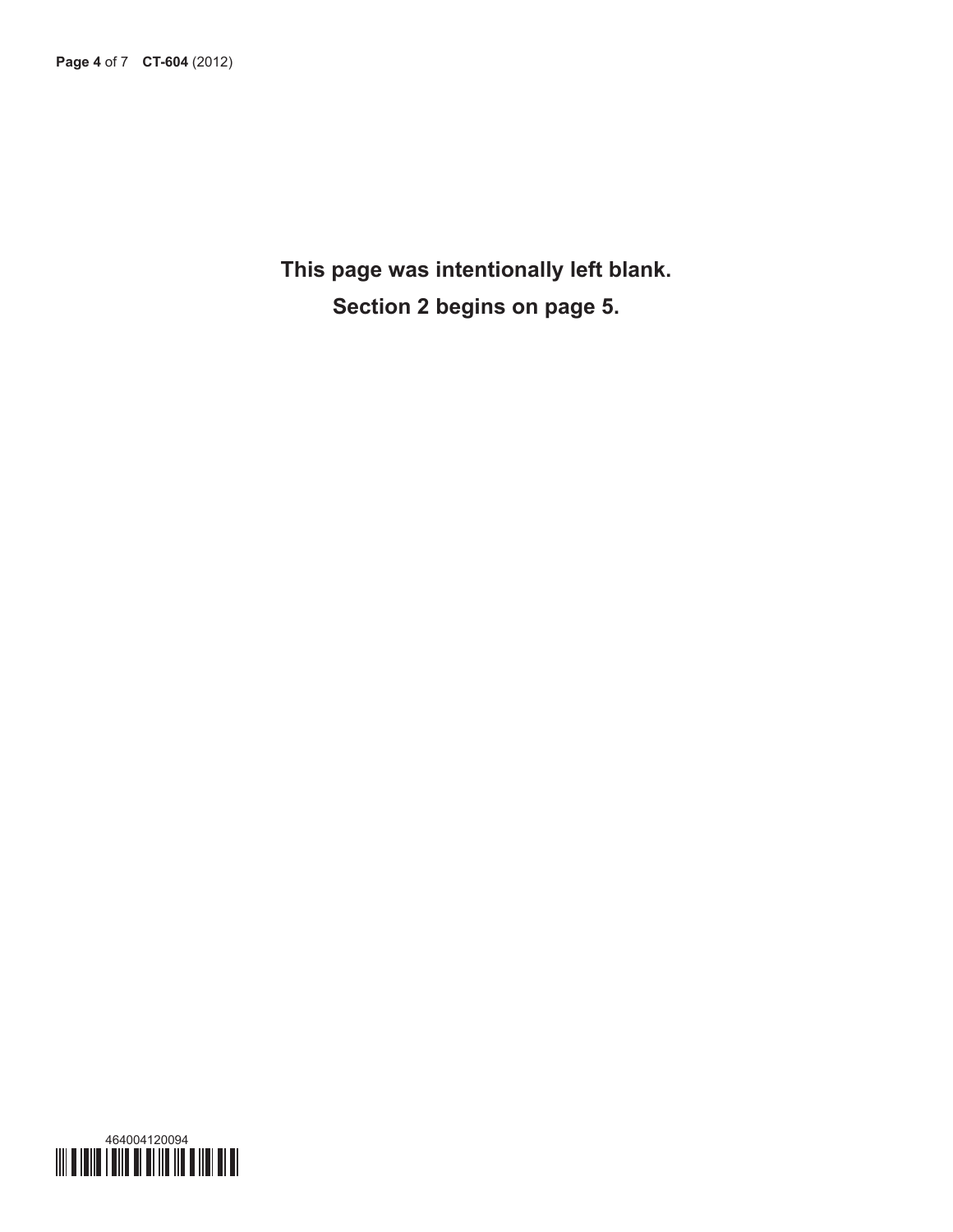$\blacksquare$ 

### **Claim for QEZE Tax Reduction Credit**

**Section 2 – For QEZEs first certified on or after April 1, 2005** *(see* Important information *in the instructions)* **Note:** You must **file all pages** (1 through 7) with your return. **All taxpayers must complete the information above Section 1 on page 1** and then complete **either** Section 1 (pages 1 through 3) **or** Section 2 (pages 5 through 7). Do not complete both sections.

| All filers must enter tax period: beginning                                                                                         | ending                               |
|-------------------------------------------------------------------------------------------------------------------------------------|--------------------------------------|
| Legal name of corporation filing the franchise tax return                                                                           | Employer identification number (EIN) |
| Name of empire zone(s)                                                                                                              |                                      |
|                                                                                                                                     |                                      |
| File this form with your corporation franchise tax return Form CT-3, CT-3-A, CT-3-S, CT-32-A, CT-32-S, CT-33, CT-33-NL, or CT-33-A. |                                      |

Date of first certification by Empire State Development *(mm-dd-yy; attach copies of all* Certificates of Eligibility, *including retention certificates*) ...................................................................................................................................

### **Schedule H – Employment test for QEZEs first certified on or after April 1, 2005**

**Part 1 – EZ employment** – Computation of the employment number within all EZs for the current tax year and in the four-year base period: Include employees within all EZs even if you are not certified in all of those zones *(see instructions).*

|  | Current tax year employment number              |           | March 31 | June 30 | September 30 December 31 |  |  | Total |
|--|-------------------------------------------------|-----------|----------|---------|--------------------------|--|--|-------|
|  | Number of full-time employees within all EZs    |           |          |         |                          |  |  |       |
|  |                                                 |           |          |         |                          |  |  |       |
|  | Base period employment number   Tax year ending |           | March 31 | June 30 | September 30 December 31 |  |  | Total |
|  |                                                 | $(mm-yy)$ |          |         |                          |  |  |       |
|  | a Number in base year 1                         |           |          |         |                          |  |  |       |
|  | b   Number in base year 2                       |           |          |         |                          |  |  |       |
|  | c   Number in base year $3$                     |           |          |         |                          |  |  |       |
|  | d   Number in base year 4                       |           |          |         |                          |  |  |       |
|  |                                                 |           |          |         |                          |  |  |       |
|  |                                                 |           |          |         |                          |  |  |       |

#### **33** Does the amount on line 31 **exceed** the amount on line 32? *(see instructions)* ..................................... **33** Yes No

**Part 2 – New York State employment –** Computation of the employment number in New York State for the current tax year and in the four-year base period *(see instructions)*

|                                                            | Current tax year employment number              |  | March 31 | June 30 | September 30 December 31 |  | Total |  |
|------------------------------------------------------------|-------------------------------------------------|--|----------|---------|--------------------------|--|-------|--|
|                                                            | Number of full-time employees in New York State |  |          |         |                          |  |       |  |
|                                                            |                                                 |  |          |         |                          |  |       |  |
| Base period employment number Tax year ending<br>$(mm-vv)$ |                                                 |  | March 31 | June 30 | September 30 December 31 |  | Total |  |
|                                                            | a   Number in base year 1                       |  |          |         |                          |  |       |  |
|                                                            | b Number in base year 2                         |  |          |         |                          |  |       |  |
|                                                            | c Number in base year $3$                       |  |          |         |                          |  |       |  |
|                                                            | d   Number in base year 4                       |  |          |         |                          |  |       |  |
|                                                            |                                                 |  |          |         |                          |  |       |  |
|                                                            |                                                 |  |          |         |                          |  |       |  |
|                                                            |                                                 |  |          |         |                          |  |       |  |

**36** Does the amount on line 34 **exceed** the amount on line 35? *(see instructions)* .................................... **36** Yes No

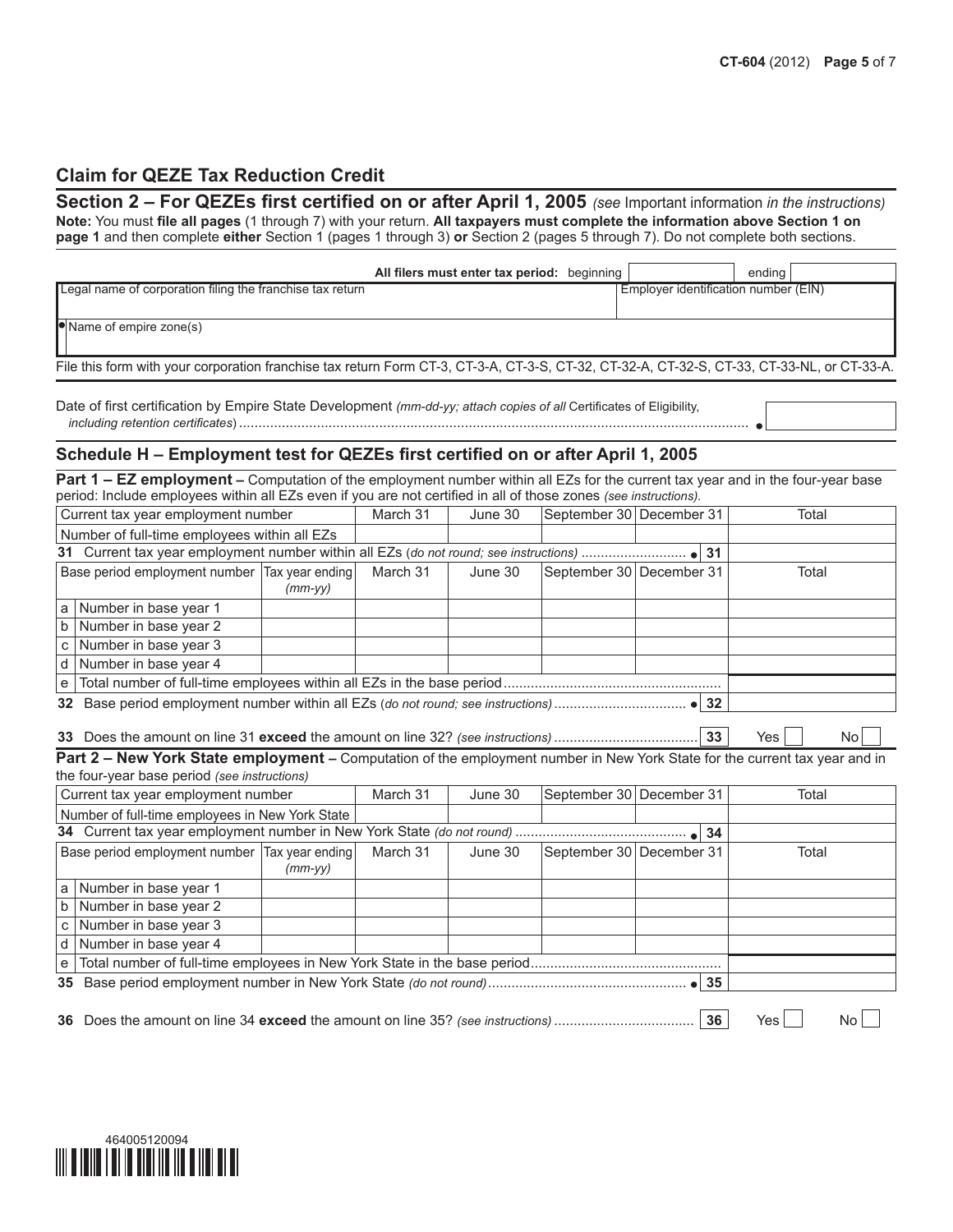# **Schedule I – Computation of test year employment number within the EZs in which you are certified**

| ∣Test vear                                   |                                                                                                   |  | $(mm-vv)$ | March 31 | June 30 | September 30 December 31 | Total |
|----------------------------------------------|---------------------------------------------------------------------------------------------------|--|-----------|----------|---------|--------------------------|-------|
| Number of full-time employees within the EZs |                                                                                                   |  |           |          |         |                          |       |
|                                              | 37 Test year employment number within the EZs in which you are certified (see instructions)  ● 37 |  |           |          |         |                          |       |

# **Schedule J – Employment increase factor** *(see instructions)*

| 38 Current tax year employment number within the EZs in which you are certified (see instructions)  • 38                                |    |  |
|-----------------------------------------------------------------------------------------------------------------------------------------|----|--|
|                                                                                                                                         | 40 |  |
| 41 Divide line 40 by line 39 (carry result to four decimal places; if line 39 is zero and line 38 is greater than zero, enter 1.0 here) | 41 |  |
|                                                                                                                                         | 42 |  |
| 43 Employment increase factor (enter the greater of line 41 or 42, but not more than 1.0; also enter on line 51) 43                     |    |  |
|                                                                                                                                         |    |  |

### **Schedule K – Zone allocation factor** *(see instructions)*

|                                                                                    |    |  | New York State |
|------------------------------------------------------------------------------------|----|--|----------------|
|                                                                                    | 44 |  |                |
| 45 EZ property factor (divide line 44, column A by line 44, column B; carry result | 45 |  |                |
| 46 Wages and other compensation of employees, excluding general                    | 46 |  |                |
| 47 EZ payroll factor (divide line 46, column A by line 46, column B; carry result  | 47 |  |                |
|                                                                                    | 48 |  |                |
| 49 Zone allocation factor (divide line 48 by two; carry result to four decimal     | 49 |  |                |

*(continued)*